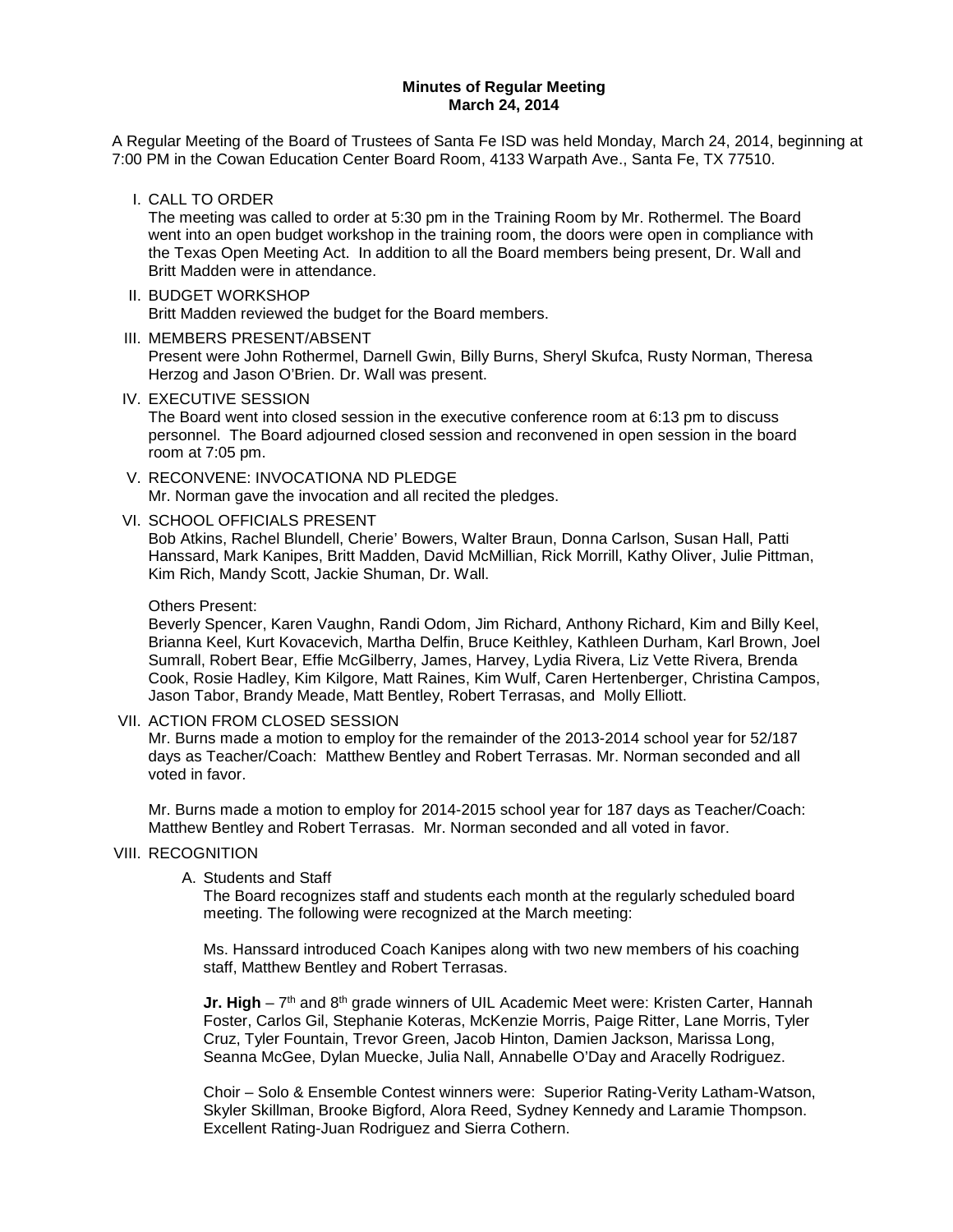Jr. High UIL One Act Play won 1<sup>st</sup> Place over all for the play The Boys Next Door, by Tom Griffin. Cast members winning were:

Best Actor (over all schools), Bryce Pesak, All Star Cast Medals went to: Jacob McDonald, Brook Nelson and Toby Odom. Honor Crew medal went to: Adrian Boehnke. Other Cast and Crew were: Dilynn Mitchell, Damien Jackson, Jase O'Brien, Angel Martinez, Valerie Robinson, Callie Wylie, Anthony Richard, Caitlyn McGilberry, Annabelle O'Day, Kyleigh McGilberry, Haley Pyle, Jacob Prater and Cameron Redwine. Their instructors are Lisa Marie Daugherty and Andree Newport.

Jr. High Fall Book Fair was awarded the President's Award for creativity and use of the student crew. SFJH was the only middle school in Texas to receive an award along with two elementary schools. Overall, of the ten recipients, only three middle schools in the United States were selected. This accomplishment will be recognized in next year's planning kit and will receive \$500 Scholastic Dollars allowing us to purchase additional materials from Scholastic. The Junior High Librarian is Susan Bunde.

B. **High School** – Congratulations to the Tribal Belles on a very successful competition season. The Belles received 30 awards for their team's hard work and dedication over the past 3 months. The officers, as well, received 14 awards overall. Representing the Belles were Colonel, Brianna Keel, and Lieutenants, Marissa Banda, Shelby Click, Shelby Elsenburg, Bethanne Gilliam and Kaitlyn Logan. Their instructors are Director, Holly Davenport and Assistant Director, Brittany Davis.

On February 22nd, the visual arts students attended the UIL Regional Art Contest. We had 10 students win Region and received gold medals. They are: Amanda Hill, Faith Earley, Katrina Holtz, Kyle Kay, Michaela Knappe, Reagan Maniscalco, Renee Montemayor, Seth Bethea, Ashton Scarborough and Aubrey Mittlestead. Their instructors are Karrie Huskey and Karen Allen.

H.S. Choir out of 26 solos, 20 students made Superior Rating, 4 made Excellent and 2 students made a Good Rating. Medals won were: 7 Gold, 6 Silver and 7 Bronze. 7 students will be going to State Solo & Ensemble contest in May. This almost doubles the numbers from last year's competition. Students competing were: Cameron Louvier, Rae Adair, Hannah Cambiano, Angel Cohen, Michaela Crosby, Skyler Doucet, Catelyn Franzke, Alexis Garcia, Harley Goebel, Madi Grossman, Elizabeth Holtz, Madison Hutchins, Kayla May, Cathryn Petermann, Lauren Schanfish, Dayna Snider, Haley Tucker, C.J. Bertolino, Bryce Yeager, Mackenzie Brown, Hannah McCorry, Christina Blake, Cheyenne Norred, Jimmy De Los Santos, and Melanie Carter. Their instructor is Christina Campos.

H.S. Band students competed in the annual UIL Solo & Ensemble contest on February 11<sup>th</sup> at Clear Creek H.S. 11 students received Superior ratings. Meagan Johnson-Flute, Allen Jorgenson-Bassoon, Bethanie Eaton-Clarinet, Daron Farina-Trumpet, Matthew Warren-Trumpet, Tristan Fields-Trumpet, Joshua Stenzel-French Horn, Lizvette Rivera-Trombone, Alex Stenzel-Baritone and Brandon Thompson-Percussion. Brass Quintet winners: Darion Farina-Trumpet, Nathan McCarvell-Trumpet, Joshua Stenzel-French Horn, Lizvette Rivera-Trombone and Ricki Lopez-Tuba. Medals won: 11 Gold, 3 Silver and 1 Bronze. The following students memorized their solos and received Superior ratings and advanced to the State Solo & Ensemble competition in May: Matthew Warren, Darion Farina, Joshua Stenzel, Alex Stenzel, Nathan McCarvell, Lizvette Rivera and Ricki Lopez.

C. VFW Post 5400 Ladies Auxiliary Gold Star members, Rosie Hadley, Brenda Cook and Kathleen Durham, President, along with Post Commander Karl Brown and Bruce Keithly, Men's Auxiliary Jr. Vice, presented copies of Korea Reborn-A Greatful Nation to Santa Fe ISD. This book is a gift from the people of Korea to all Korean War Veterans and their families in commemoration of their service and sacrifice. One copy will be placed in the Jr. High library and two copies at the H.S. library.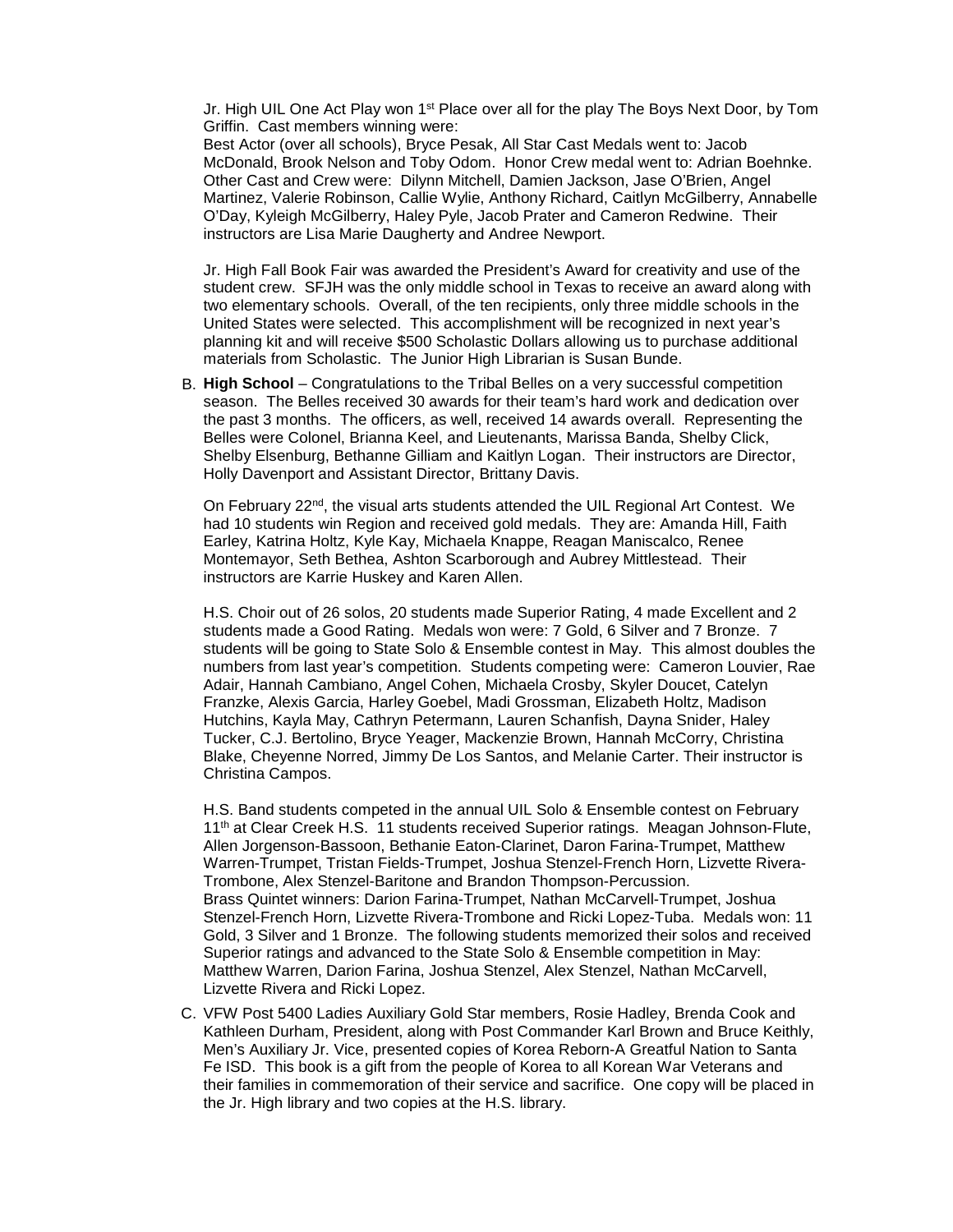D. Santa Fe ISD Employees of the Month – Andrea Gunter (RJW), Cindy Vincent (Kubacak), Elaine Pullen (Jr. High), Kayleen Gates (H.S.), Effie McGilberry (Transp.), Joel Sumrall (Maint.), Isabel Janicek (Custodial), Martha Delfin (C&N), Joe Fife (Police), Brandy Meade (Admin.)

## IX. PUBLIC FORUM

Ms. Kimberly Kilgore addressed the Board to express concerns regarding her son's education.

## X. INFORMATION ITEMS

A. Monthly Reports

The Board reviewed monthly reports on personnel, child nutrition, tax collection, technology, transportation, finance, police department, maintenance, bond funds and campuses.

B. Maintenance and Bond Update

Bob Atkins gave an update on the maintenance projects in the district. He noted that the generator is working at full capacity.

- C. CNG Fuel Cost Update David McMillian gave an update on the CNG Fuel Cost. He will bring a complete report to the Board at the July meeting.
- XI. CONSENT

Mr. Norman made a motion to approve the Consent Agenda. Mr. Burns seconded and all voted in favor.

- A. Minutes February 17, 2014
- B. Accounts Payable-\$652,852.29
- C. Budget Amendment #7
- D. Destruction of Old Baseball Field Score Board

## XII. REGULAR AGENDA

- A. Mr. Norman made a motion to approve the bid proposal for the Derrick Street Property, Parcel #1095-0000-0076-007. Mr. Burns seconded and all voted in favor.
- B. Mr. Burns made a motion to approve the Adult Breakfast meal price from \$1.75 to \$1.85. Mr. O'Brien seconded and all voted in favor.
- C. Mr. Burns made a motion to approve the Local Board of Trustees IMA and TEKS Certification for 2014-2015. Mr. Norman seconded and all voted in favor.
- D. Mr. Norman made a motion to approve the MOU with DePelchin's Children's Center to provide drug prevention and awareness training to SFISD's students in grades 4-12. Mr. Burns seconded and all voted in favor.
- E. Mr. Norman made a motion to deny the funding for P25 Radio Upgrade. Mr. Burns seconded and all voted in favor.
- F. Mr. Norman made a motion to approve the quotes from vendors for the wireless network infrastructure upgrade in the amount of \$263,965.65. Mr. Burns seconded and all voted in favor.